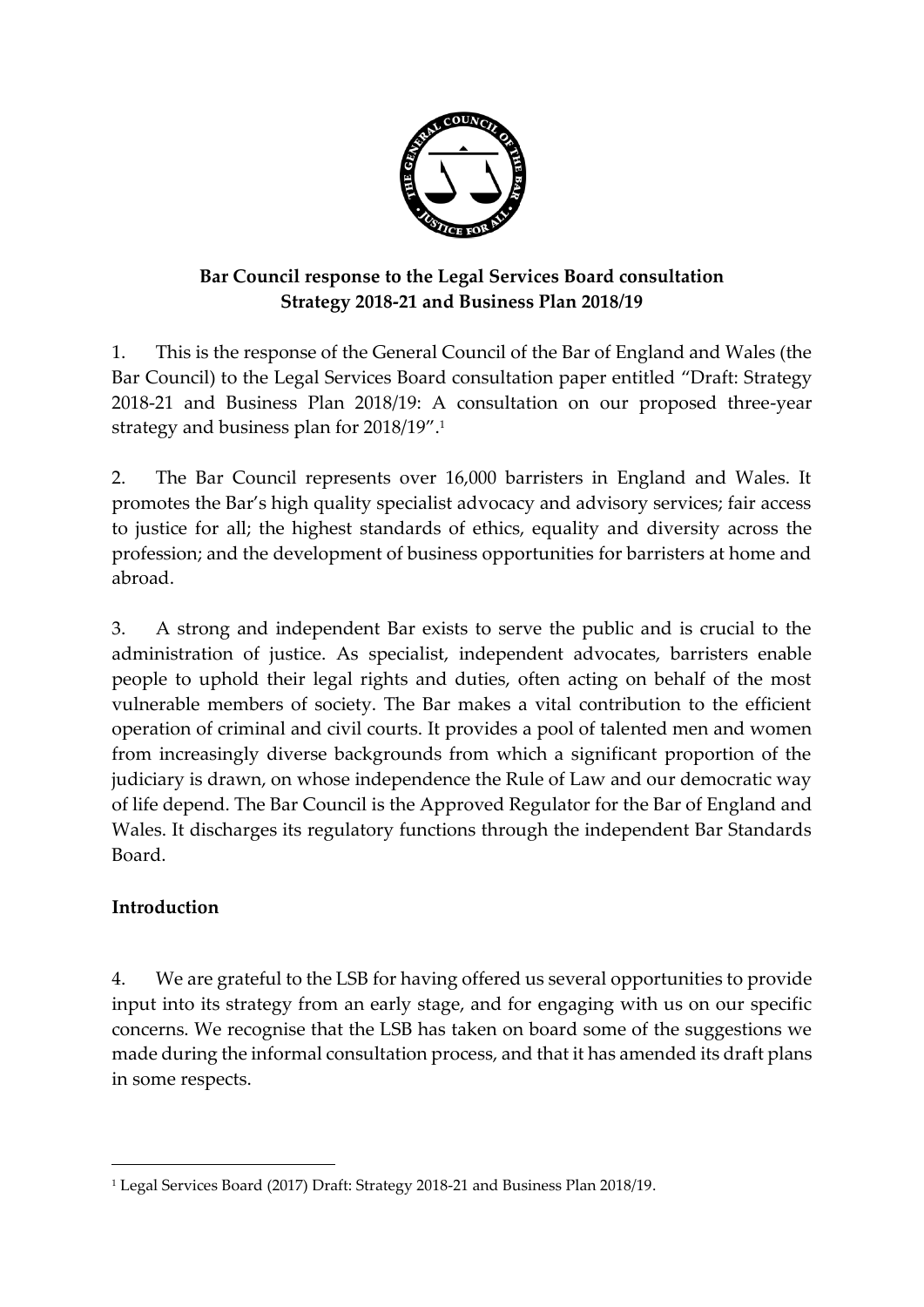**Q1 – Are there any additional significant market trends or drivers for change that you are aware of that we should also take into account?**

5. We believe that the trends and drivers for change identified in the LSB strategy are relevant and more or less comprehensive. However, we consider that the effect of legal aid cuts is something that should be considered head-on. We recognise that aspects of this have been captured by LSB research (on unmet legal need, the fact that for some people no price will be affordable, and the inability of the market to fill the gap), and are reflected in some of the trends and drivers. Nevertheless, the LSB espoused the view (at the January 29<sup>th</sup> stakeholder roundtable) that as an independent body it could not opine on legal aid cuts – that they were a matter for government.

6. It is right that policies on legal aid are not made by the LSB; however it should not shy away from criticising them, or from carrying out research into their implications. If the LSB is truly independent of government, we suggest that it *should* form its own views about the impact of reductions in legal aid funding on those providing legal services. By saying that legal aid cuts are a policy matter for the MoJ and not wanting to encroach on that or contradict it, the LSB risks being seen as acting as though it is another department of government. One of the regulatory objectives is improving access to justice – something which the Supreme Court recently reaffirmed is a constitutional right<sup>2</sup> – and while the LSB must respect the limits of its competence, it should not censor itself.

### **Q2 – Do you have any comments on our proposed strategic objectives?**

*Promoting the public interest through ensuring independent, effective and proportionate regulation*

7. In principle, this objective is an important and proper one for the LSB, but we can only make practical sense of it by reference to the more specific 'Indicators of Success' under the objective. We agree that the indicators of success are appropriate and represent relevant outcomes under the larger objective.

-

<sup>2</sup> *R (Unison) v Lord Chancellor* [2017] UKSC 51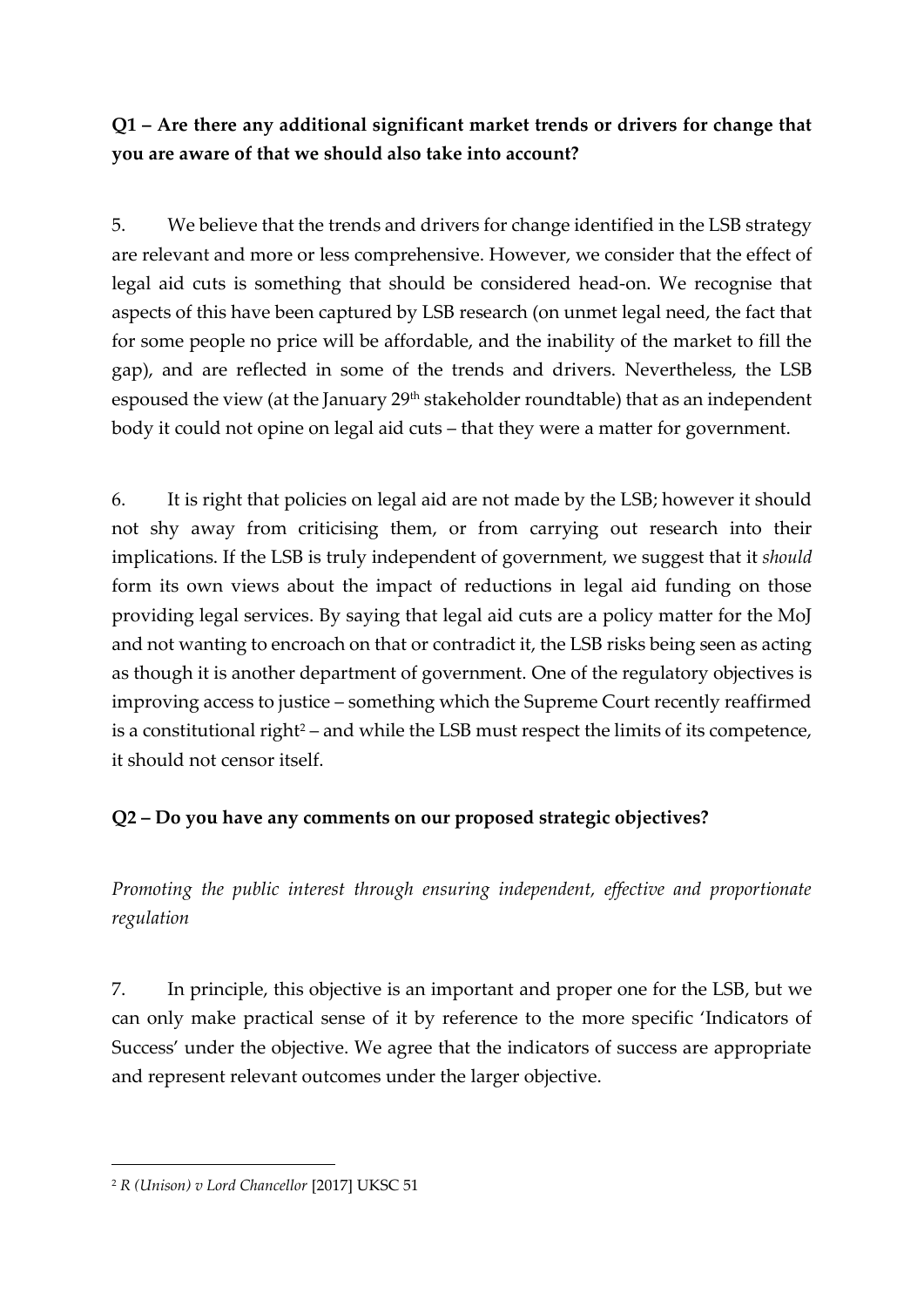8. As for the planned actions, we would support the activity of identifying and addressing poor performance by regulators through a proportionate application of regulatory standards. Moreover, it makes sense in principle for regulators to be able to adapt their approaches to future challenges; however, preparing for those challenges requires some idea of what they might be, and we would welcome clarity from the LSB on what kinds of challenges it envisages.

9. We would also support the monitoring of compliance with the IGRs, so long as this is done proportionately and in accordance with the Act. This must not be influenced by the LSB's stated intention of advocating for legislative reform. We look forward to further engagement with the LSB on this topic, in the context of its consultation on the IGRs.

10. We also agree that ensuring regulation remains proportionate is an important function of the LSB, and equally we welcome its intention to seek efficiencies in its own work. We believe, however, that this aim could be more ambitious, and could also include ensuring that the LSB only undertakes activity which has a clear focus and which is anticipated to have a sufficient benefit to justify the cost of the activity. We would be happy to work with the LSB to help to achieve this.

11. In this regard, we continue to be troubled by the LSB's intention to advocate for reform in line with its 2016 vision for legislative reform. The nature of the proposed reform for which the LSB wishes to advocate is not identified, but in any event we are not aware of any proper justification for the LSB expending resources in lobbying or advocating for "reform" of the Act, or for this being an appropriate strategic activity over the next three years. The Ministry of Justice was clear that regulatory independence should be approached within the existing legal framework. The Board has specific statutory functions and we have strong doubts about whether this is a proportionate or justifiable use of its resources.

12. We also consider that this conflicts with another of the LSB's indicators of success: that the "international standing of legal system of England and Wales is maintained". The regulatory structure under the Act is already regarded in some quarters internationally as threatening the independence of the legal profession in England and Wales. With the upheaval and uncertainty caused by Brexit, it is not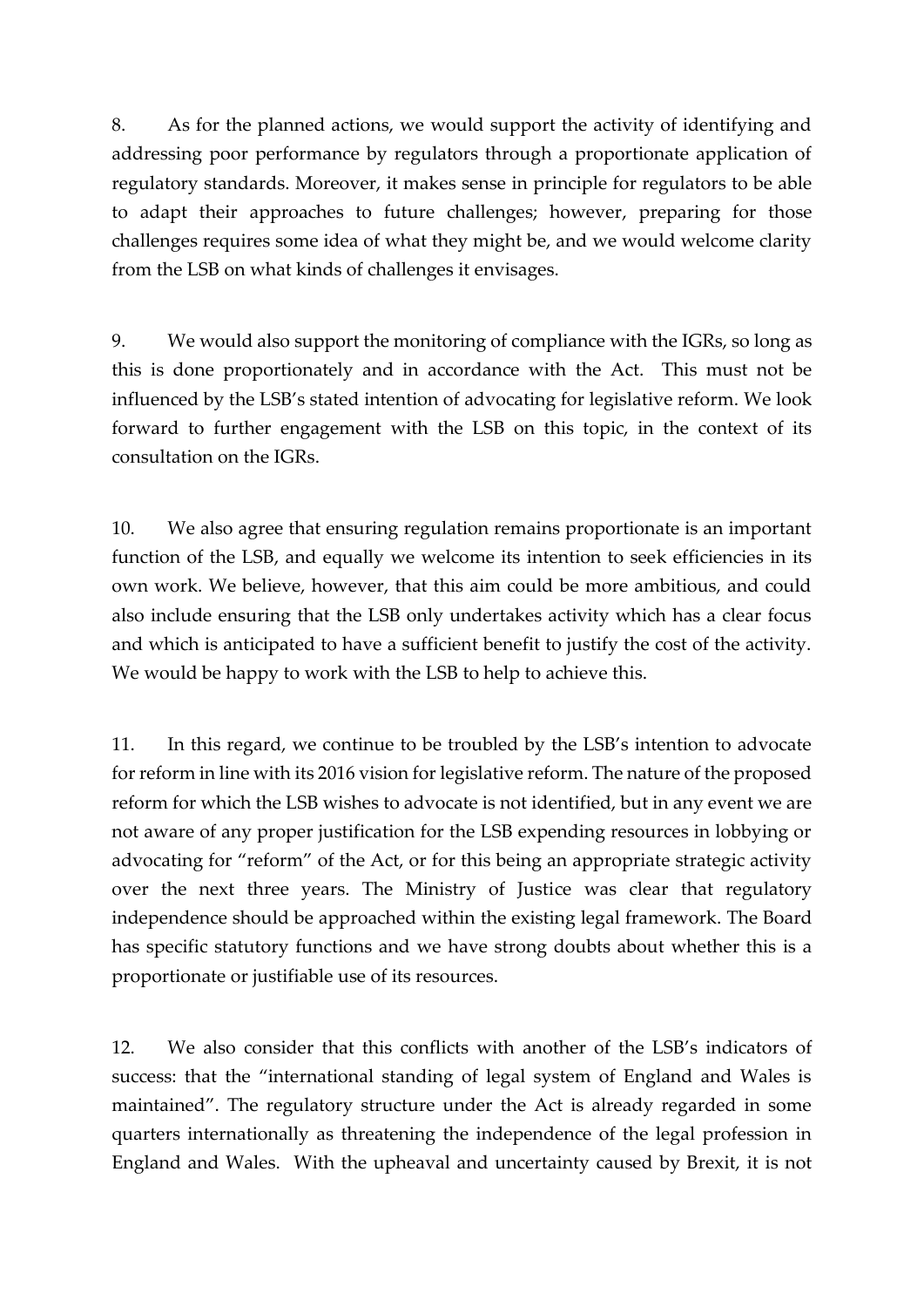appropriate for the LSB to be pushing for regulatory change that would create either further reputational risks or further uncertainty. When this point was made at the 29<sup>th</sup> January stakeholder meeting, the LSB's response was that Brexit would change some aspects of the profession at an international level but it would not lead to some changes domestically which the LSB thought desirable. Respectfully, we think the LSB misunderstood the question. The point is not about Brexit changing too little. It is that seeking major reforms of the structure of legal services at a time where the profession is already facing changes caused by Brexit is potentially damaging to all parties, and to the international reputation of England and Wales as a centre of legal excellence and a jurisdiction of choice. It also detracts from regulatory objective 6 (encouraging an independent, strong, diverse and effective legal profession). Far from bolstering the strength of the profession, it weakens it and detracts from its ability to respond to more pressing challenges.

13. Moreover, if (as para 12 of the consultation states) the LSB recognises that legislative reform is not a realistic prospect in the next three years, then we do not see the purpose of (or justification for) including it in the strategy at all.

14. By way of contrast, we believe the first proposed action under 'agent for change', namely working collaboratively with other bodies to act on shared learning, is an entirely proper and well-founded one.

#### *Making it easier for all consumers to access the services they need and get redress*

15. We agree with this objective. We also agree with the steps the LSB proposes under 'acting as an agent for change'. It is right that its action should be driven by evidence and research. Unmet legal need could be attributable to many factors, not just transparency issues, and the LSB is right to look into the causes (and into the choices being made) before deciding on what action needs to be taken.

16. While we believe it is right for regulators to take into account the recommendations of the CMA, we are not sure how the LSB will judge what "appropriate changes" are, particularly given the diverse contexts of each type of legal service provider. In this regard we would expect the LSB to defer to the judgement of the independent regulators, based on consultations with their specific regulated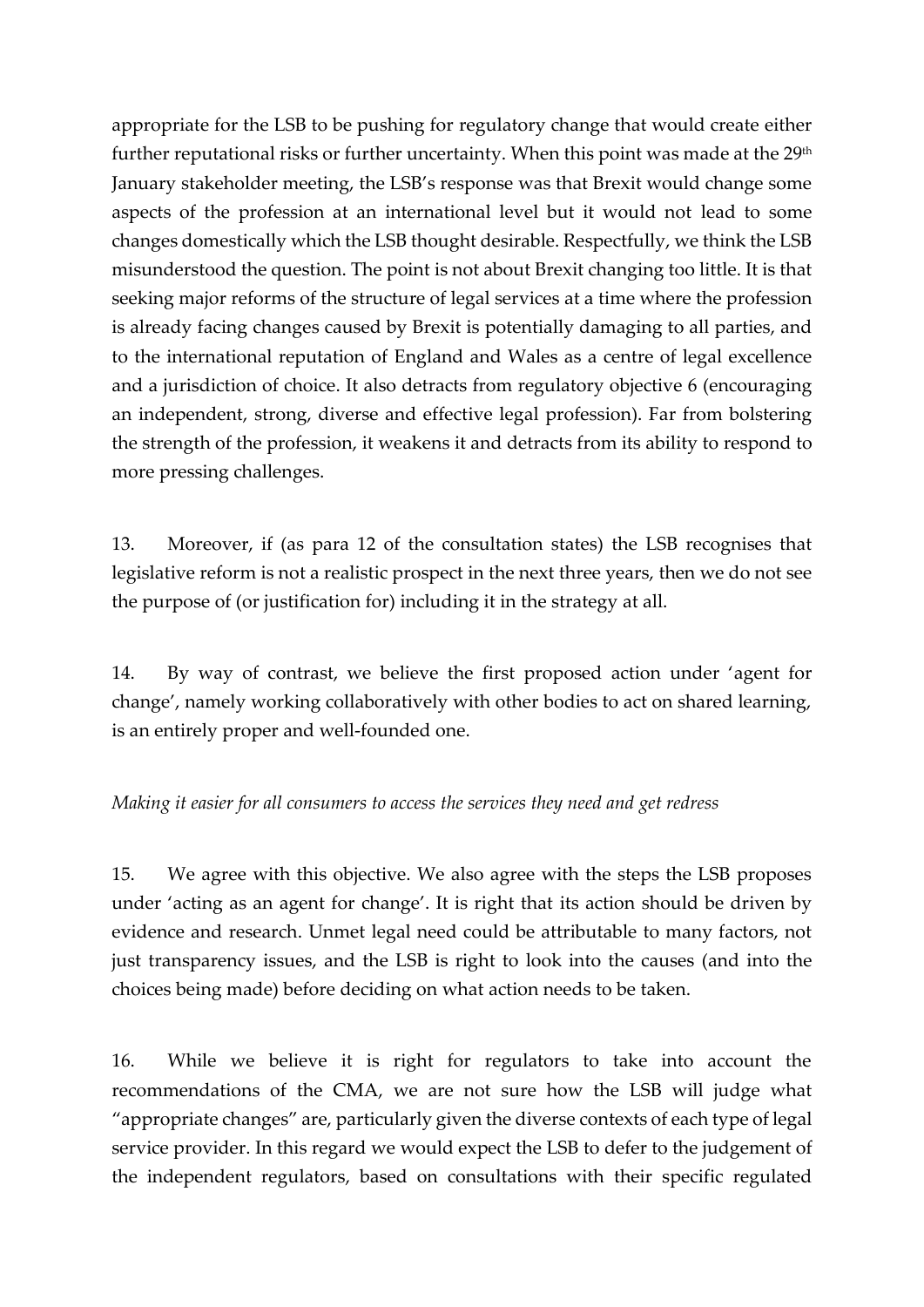communities and stakeholders, in accordance with the respective roles of the LSB and the approved regulators under the Act.

17. It is right that the LSB is looking to hold the Office for Legal Complaints to account for the performance of the Legal Ombudsman.

*Increasing innovation, growth and the diversity of services and providers*

18. While regulators and the LSB can ensure that there are no disproportionate or unnecessary regulatory barriers preventing innovation, innovation is ultimately driven by the market, and more specifically by the providers and the end clients within the market, and not by regulators. This is borne out by the fact that (as the LSB acknowledged in discussions with us) the "indicators of success" are variables that could change for reasons entirely unconnected with any steps taken by the LSB. While the actions the LSB proposes to take under this heading are sound, their impact will be difficult to measure using these indicators of success. When many of the LSB's actions involve *identifying* whether there are barriers to competition or any measures to stimulate it, to say that increased growth or competition by itself vindicates this work is a big logical leap. Success will be indicated if these things happen in ways that are specifically attributable to certain barriers being lifted (if any exist) or certain innovations being fostered.

19. We welcome the LSB's having substituted "delivery models" for the less clear "business models". However, we remain unclear as to what sort of "growth" in the legal sector the LSB is looking for, or what the LSB means by the "legal sector *as a whole*" (emphasis supplied).

### Q**3 – Do you have any comments on our proposed equality objectives?**

20. We think that these objectives make sense. We would simply urge the LSB to ensure that there is no overlap between its role and that of the approved regulators, particularly in work carried out under Objectives 2 and 3. To the extent that the LSB does simply "encourage and support the regulators … to continue to promote equality and diversity", the risk of duplication should be minimised.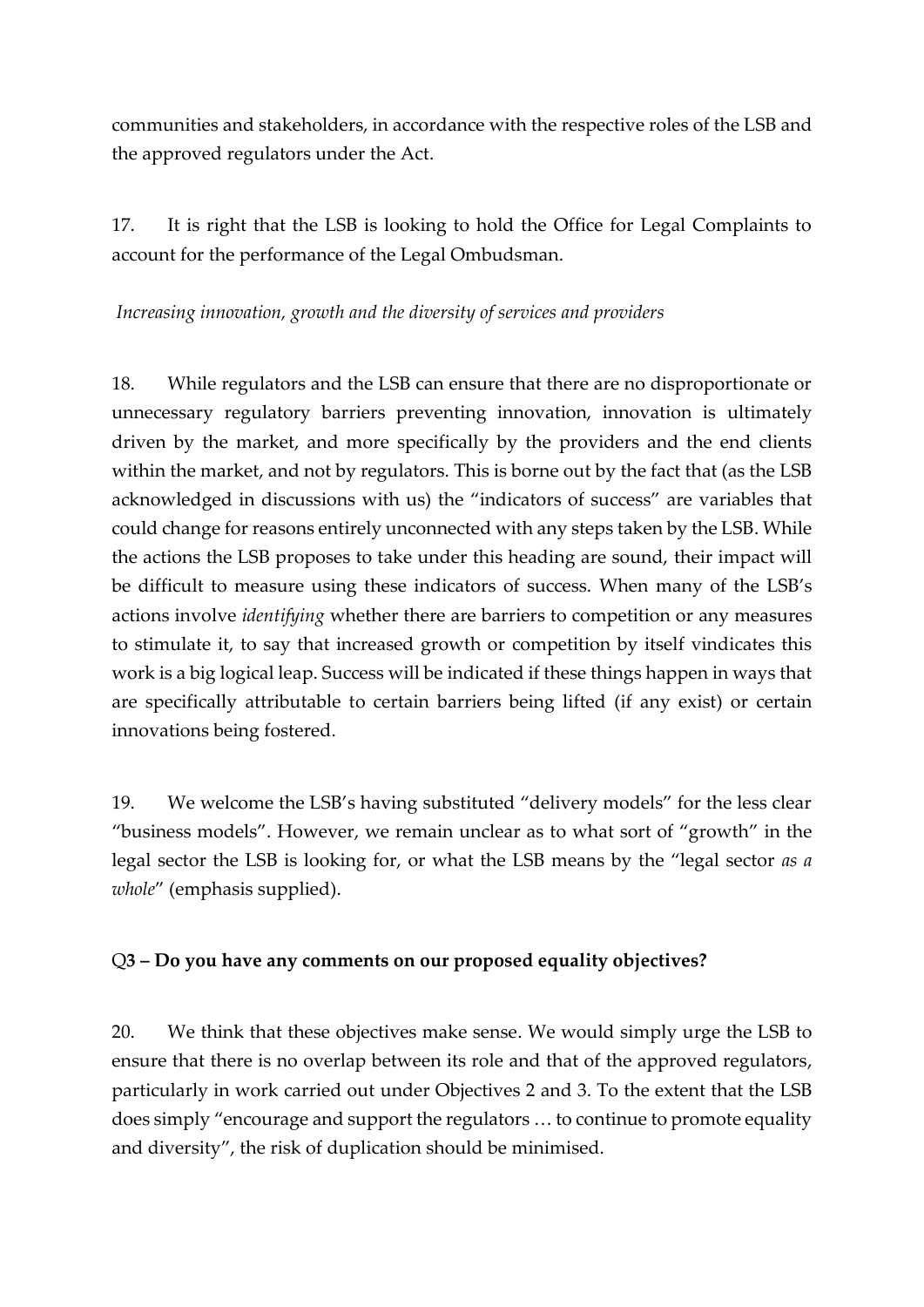### Q**4 – Do you have any comments on our proposed approach to market intelligence within our strategy?**

21. We think it makes sense. The LSB is well-placed to do synoptic studies of the market as a whole and produce useful research. The emphasis on finding opportunities to work in partnership with other organisations (including regulators), and on maximising the value of existing research, should help ensure that this work is carried out in the most efficient way.

## Q**5 – Do you have any other comments about the presentation or content of our strategy?**

22. The presentation of the strategy and information provided about the regulatory context is helpful, but it lacks transparency in some respects. We have already indicated some areas in which we think this could be improved. It should not leave those at whom it is aimed asking themselves, "What does the LSB really mean?" or, "What does the LSB really intend?" Improved transparency would accord with good regulatory practice; but beyond that, if the LSB's aims and intentions are not as some might fear (including in the ways we have already mentioned), then greater transparency would be helpful to the LSB and to those reading its strategic plan, in terms of both encouraging better and more co-operative relationships, and making it easier for the LSB to pursue its aims.

## **Q6 – Do you have any comments on our proposed business plan and work for 2018/19? Are there any workstreams that you disagree with? Is there any work that you think we should pursue that is not currently included?**

23. We believe the work streams identified are ones that merit inclusion, and we look forward to engaging with the LSB on many of them. The LSB has the potential to conduct useful research on the regulatory implications of technology, and we would remind it not to forget the perspective of the Bar when doing so.